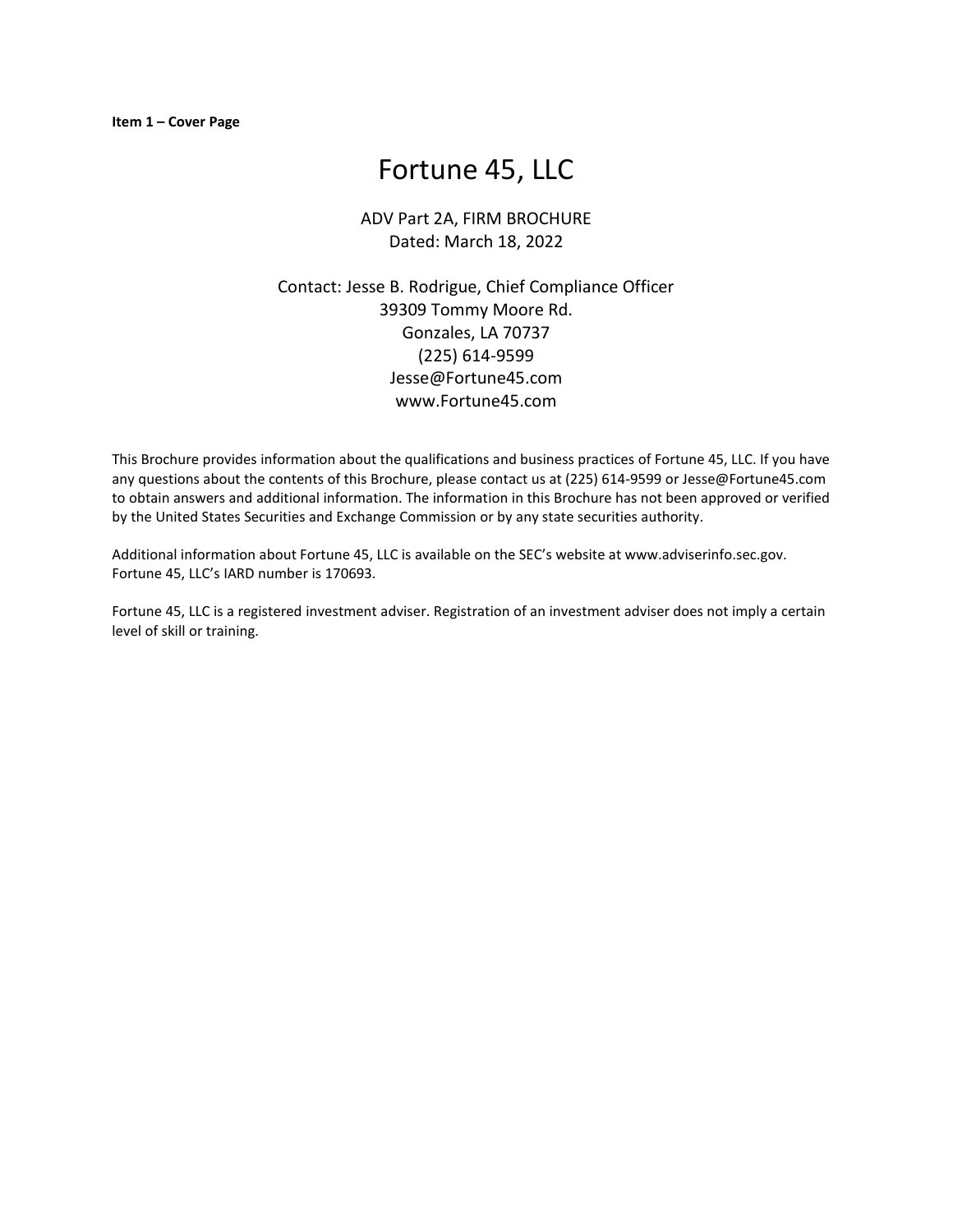#### **Item 2 – Material Changes**

If applicable, we will ensure that all current clients receive a Summary of Material Changes to this and subsequent Brochures within 120 days of the close of our business' fiscal year. A Summary of any Material Changes will also be included with our Brochure on the SEC's website at www.adviserinfo.sec.gov. The searchable IARD/CRD number for Fortune 45, LLC is 170693. The Summary of Material Changes is listed as "Exhibit A" to our Brochure. We may further provide other ongoing disclosure information about material changes as necessary and will further provide you with a new Brochure as necessary based on changes or new information, at any time, without charge.

Currently, our Brochure may be requested by contacting us at (225) 614-9599 or Jesse@Fortune45.com. Our Brochure is provided free of charge.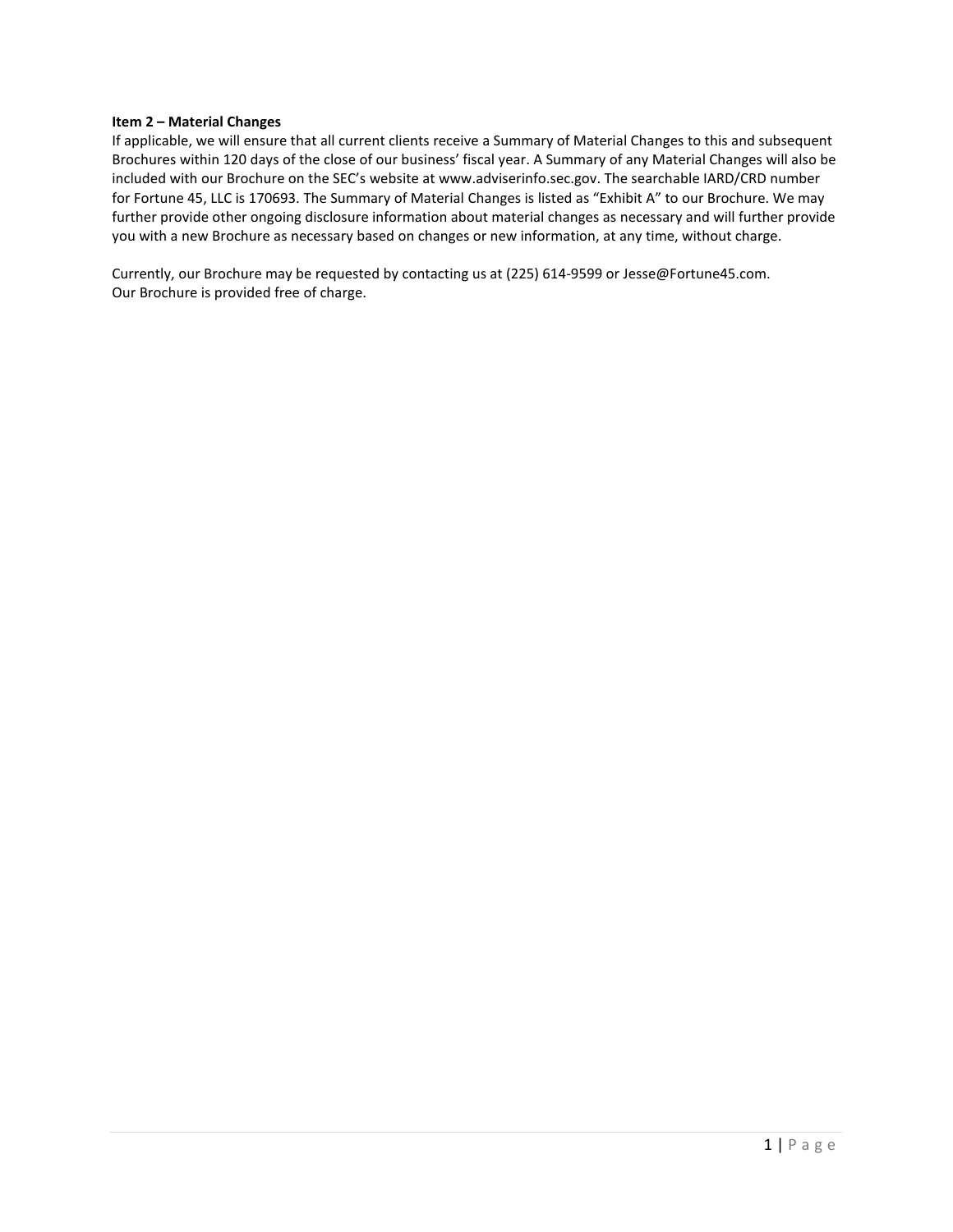# Item 3 - Table of Contents

| Page |  |
|------|--|
|      |  |
|      |  |
|      |  |
|      |  |
|      |  |
|      |  |
|      |  |
|      |  |
|      |  |
|      |  |
|      |  |
|      |  |
|      |  |
|      |  |
|      |  |
|      |  |
|      |  |
|      |  |
|      |  |
|      |  |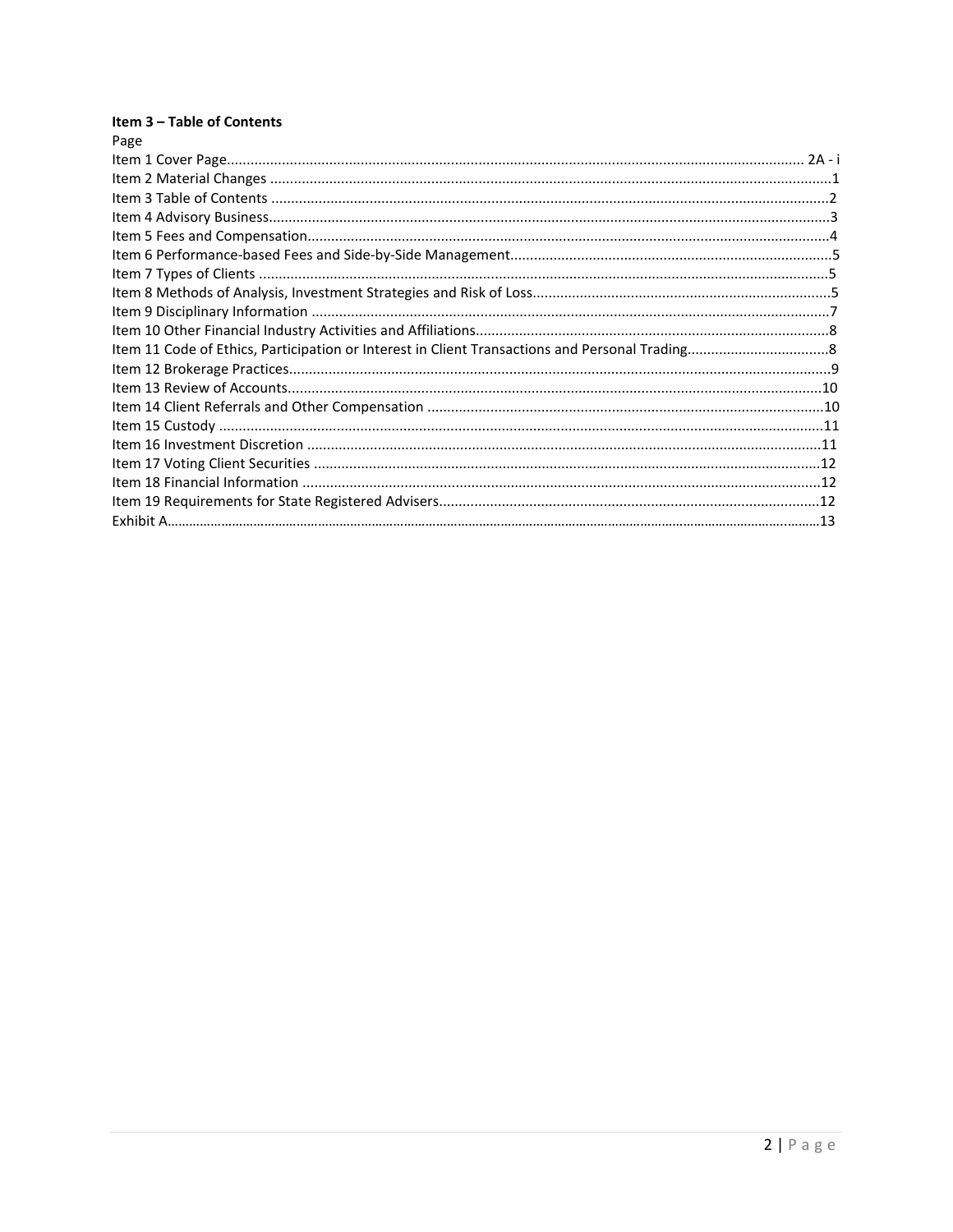#### **Item 4 – Advisory Business**

**A**. Fortune 45, LLC is an independent State registered investment advisory firm located in Gonzales, Louisiana. We provide fee-based investment advisory services. The firm has been in business since 2014. Jesse B. Rodrigue is the managing director and principal owner of the firm.

**B, C.** Fortune 45, LLC strives to provide each client with personalized, confidential, and objective asset allocation services and assistance with the implementation of their investment plans. Fortune 45, LLC provides comprehensive investment advisory services predicated upon full and complete analysis of all assets, liabilities, aspirations and goals of clients. Investments reviewed may include securities, real estate, insurance, and other investments. These services may include determination of financial objectives, cash flow management, insurance review, investment management, retirement planning, estate planning, education funding, long-term care needs and identification of financial problems and goals. Clients may impose restrictions on investing in certain securities or types of securities.

#### *Financial Advisory Services*

Financial Advisory Services can include financial planning and financial consulting services. Financial planning services involve us creating a written financial plan for you which covers mutually agreed upon topics. Financial consulting is used when a written financial plan isn't needed. It involves one time and/or ongoing meetings to discuss your financial situation. These typically begin with a meeting or series of meetings designed to collect pertinent information and explore client goals. We then prepare observations and recommendations which we present to the client orally and/or in writing. Our advice encompasses cash flow management, needs analysis for insurance, education, estate planning, retirement and investment strategy. After we review our observations and recommendations with a client, we then assist the client in the implementation of steps the client agrees to take. Third-party expert contacts may be provided to the client(s) for services not provided by Fortune 45, LLC. Ongoing financial planning services may be provided after the initial planning process is complete. We will review a client's goals and personal situation periodically in relation to assets under our management to help the client stay on track for and reach his or her goals. We are available for consultation as needed and encourage clients to contact us before making major financial decisions and whenever there are major changes to a client's personal situation and goals. Some major changes require a new fee arrangement, but our firm always discusses and notifies clients of any proposed changes to the fee arrangement in advance.

#### *Investment Management Services*

*C*lients may choose to have Fortune 45, LLC manage their assets in order to obtain ongoing in-depth advice and planning. Investment management services include the design and continuing review of investment portfolios. We will evaluate clients' existing investments, make appropriate recommendations, and offer suggestions for or implement new investments. Assets will be allocated consistent with a client's financial objectives, constraints, risk tolerance, and prevailing economic conditions. Investment will be kept in the client's name with Fortune 45, LLC having discretionary trading authorization within the account. Clients may impose restrictions on investing in certain securities or types of securities.

We scrutinize and reevaluate client portfolios on a regular basis. We make appropriate "buy, sell, hold" decisions as we believe they are needed, using our asset allocation methodology. We monitor existing assets to the extent that we are qualified and may agree to include the assets in our monitoring system as part of our holistic investment management strategy. Clients receive monthly reports either electronically or in mail from the custodian which list investments, pricing, and transactions. Fortune 45, LLC in its role as an investment adviser, offers its clients investment advice and/or management services on a wide range of investment vehicles. While these investment vehicles may include equity securities, warrants, corporate debt securities (including commercial paper), certificates of deposit, municipal securities, investment company securities such as life insurance, annuities, exchange traded funds, mutual fund shares, United States government securities, and interests in limited partnerships, the majority of the firm's investment advisory services focuses on publicly traded equity and fixed income securities, exchange traded funds, and mutual funds.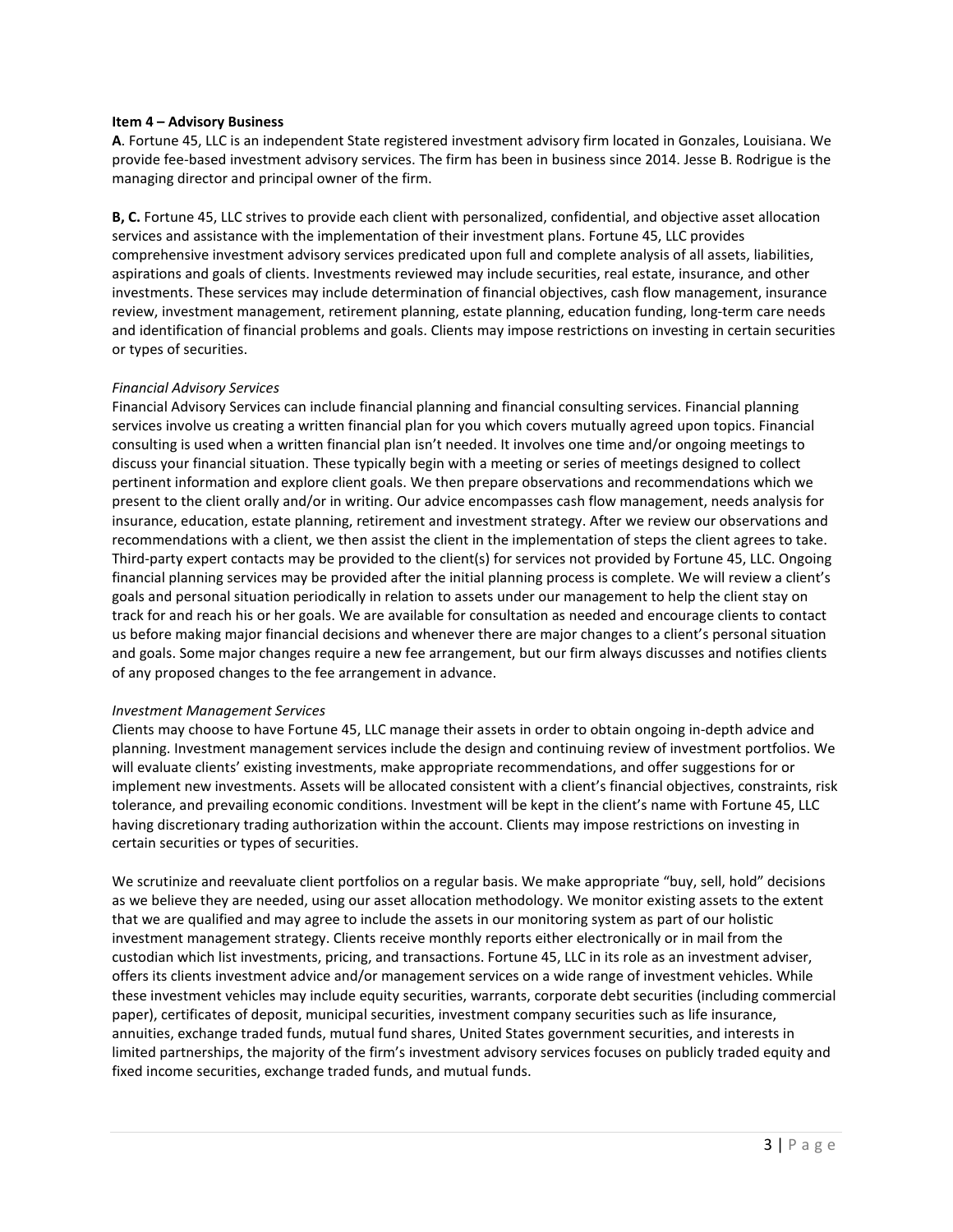## *Retirement Plan Services*

Fortune 45, LLC provides its clients with qualified and non-qualified retirement plan assistance in conjunction with an independent third party administrator. When we believe a client will benefit from adopting a retirement plan, we refer the client to an independent third party administrator for the preparation of plan documents. Once the plan is adopted, we may assist the client in providing information necessary for plan accounting and compliance on a periodic basis as required by the independent third party administrator. We also assist our clients in making decisions on the contribution and plan feature options as presented by the independent their party administrator on a periodic, usually annual, basis.

**D.** Fortune 45, LLC does not manage wrap fee programs.

**E.** As of December 31, 2021, Fortune 45, LLC manages \$137.663M of Client assets on a discretionary basis, \$233K of Client assets on a non-discretionary basis.

#### **Item 5 – Fees and Compensation**

**A.** Depending on the service or services provided, fees are based on a percentage of Assets Under Management ("AUM"), an hourly rate, a fixed-fee basis, or a combination of these fee structures. Fees are generally negotiable. Clients have the right to terminate any agreement without penalty within five business days after entering into the contract. Agreements may otherwise be terminated at any time by either party by written notice to the other party as set forth in such agreements.

#### *Investment Advising/Retirement Plan Services*

Our annual fees for ongoing management services are calculated using the percentage rate that corresponds with the amount of assets under management as listed below:

| Amount                    | Quarterly | <b>Annualized</b> |
|---------------------------|-----------|-------------------|
| Invested                  | Rate      | Rate              |
|                           |           |                   |
| $$0 - $500,000$           | .3750%    | 1.50%             |
| $$500,001 - $1,000,000$   | .3125%    | 1.25%             |
| $$1,000,001 - $2,000,000$ | .2500%    | 1.00%             |
| $$2,000,001 - $3,000,000$ | .187%     | 0.75%             |
| Excess of \$3 million     |           | Negotiable        |

# *Financial Advisory Services*

Fortune 45, LLC provides financial advisory services under an hourly fee arrangement. An hourly fee of \$250 per hour is charged by Fortune 45, LLC for financial planning services under this arrangement. Before commencing financial planning services, Fortune 45, LLC provides an estimate of the approximate hours needed to complete the requested financial planning services. If Fortune 45, LLC anticipates exceeding the estimated amount of hours required, Fortune 45, LLC will contact you to receive authorization to provide additional services. You will pay in advance a mutually agreed upon retainer that will be available for Fortune 45, LLC to bill hourly fees against for our financial planning services; however, under no circumstances will Fortune 45, LLC require you to pay fees more than \$1,200 more than six months in advance.

Fortune 45, LLC can also provide financial advisory services under a fixed fee arrangement. A mutually agreed upon fixed fee is charged for financial planning services under this arrangement. There is a range in the amount of the fixed fee charged by Fortune 45, LLC for financial planning services. The minimum fixed fee is generally \$3,000, and the maximum fixed fee is generally no more than \$5,000. The amount of the fixed fee for your engagement is specified in your financial planning agreement with Fortune 45, LLC. At our sole discretion, you may be required to pay in advance 25% of the fixed fee at the time you execute an agreement with Fortune 45, LLC; however, at no time will Fortune 45, LLC require payment of more than \$1,200 in fees more than six months in advance.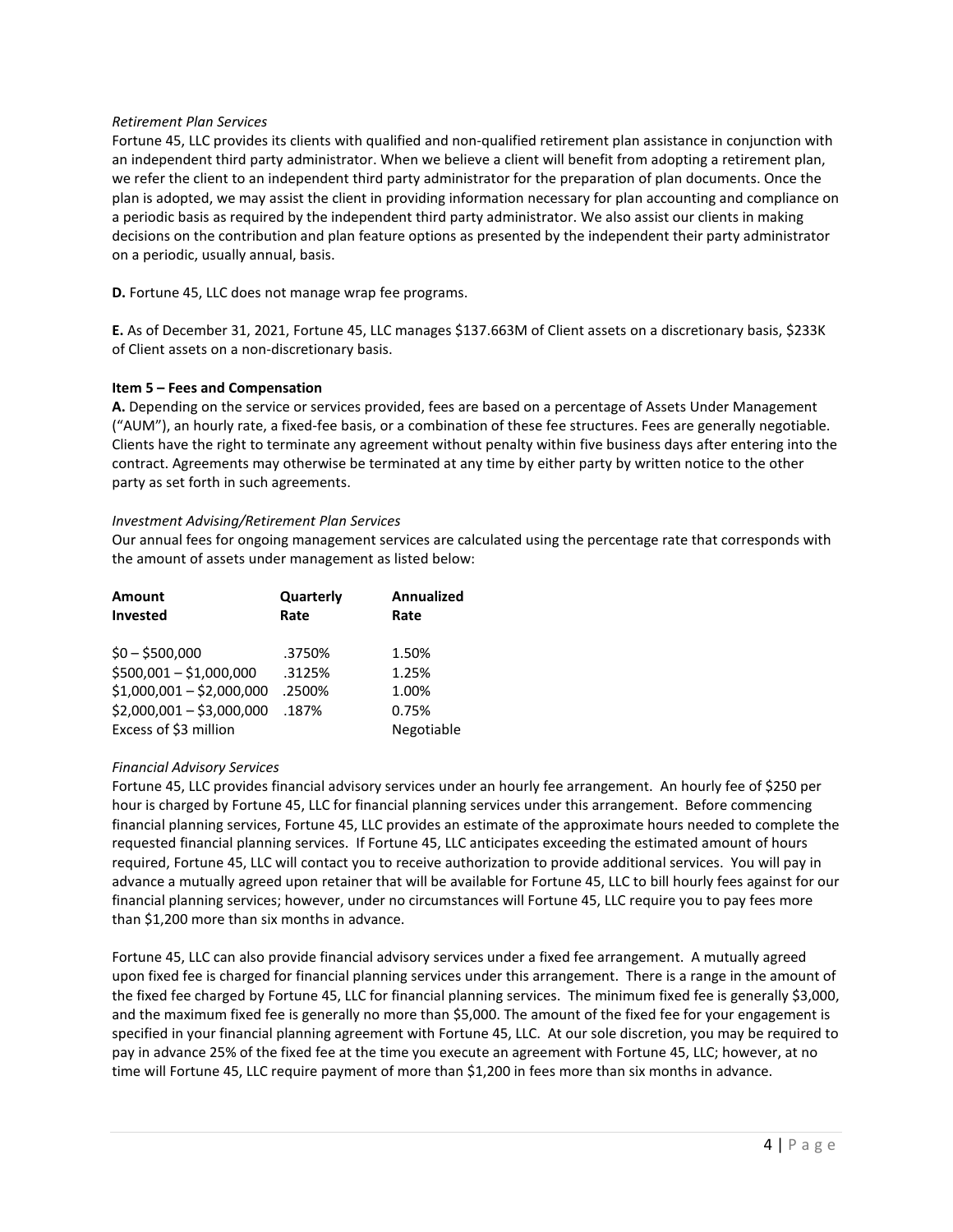## *Financial/Retirement Planning Services*

Services start at \$500 to and increase depending on the complexity, time and detail required for the plan. Fortune 45, LLC will negotiate the fee for these services prior to commencing work on the client's behalf. Unless noted otherwise, we require 100% of the fee to be paid up front. In limited circumstances we may agree to allow the Client to pay one-half (1/2) of the fee at the time an agreement is entered with the remaining due upon presentment of the final plan. Such services shall be limited to two meetings, unless otherwise noted.

#### *Notwithstanding the above, at the discretion of the Advisor, all fees are subject to negotiation*.

**B.** For Investment Advising and Retirement Plan Services, generally, Clients authorize the custodian to deduct the advisory fee from Client's account(s). However, Clients may elect to be directly billed for investment management services and will be sent an itemized bill after the end of each quarter with payment due upon receipt. In most cases, fee brackets are based as a percentage of the average daily balance of the portfolio for the previous calendar quarter. Also in most cases, Fees for Assets Under Management are calculated based on the average daily balance for the previous quarter and are charged to the account no later than the fifteenth (15th) business day following the quarter end, with a minimum of \$250 per quarter. In some cases, Fees for Assets Under Management are calculated based on the ending balance for the previous quarter. The per quarter minimum may be waived at the discretion of the Advisor.

Clients may elect to be directly billed for investment management services and will be sent an itemized bill after the end of each quarter. Payment is due upon receipt.

#### *Refunds*

Although Fortune 45, LLC generally receives management fees in arrears, in the case of prepayment, if the advisory contract is terminated before the end of the billing period, Clients are reimbursed within 30 days on a pro-rated basis for the number of days assets are not under management. In this event, Clients will receive their refund via check from Fortune 45, LLC.

**C.** Mutual funds and Exchange traded funds (ETFs) generally charge a management fee for their services as investment managers. The management fee is called an expense ratio. For example, an expense ratio of 0.50 means that the mutual fund or ETF company charges .5% annually for their services. These fees are in addition to the fees paid to Fortune 45, LLC. Fortune 45, LLC's advisory fees are in addition to any fees charged by the investment vehicles in which the client is invested. Fees charged by mutual funds and ETFs are detailed in the prospectus. The custodian may charge clients a transaction fee for the purchase or sale of all types of investment securities, including mutual funds and ETFs. Typically, Advisor share class mutual funds charge a transaction fee in addition to the normal trading fee charged by the custodian. In most cases, these fees are added to the purchase price of the asset and are never distributed to Fortune 45, LLC in any way. Fortune 45, LLC does not receive any compensation from fund companies in any RIA account.

**D.** In the event of termination, all custodial termination and transfer fees, if any, assessed by Custodian will be the responsibility of the Client. In the event of termination, any fees paid in advance which remain unearned will be refunded to the Client. Any fees which have been earned by Fortune 45, LLC but not yet paid by the Client will be immediately due and payable to Fortune 45, LLC and shall be deducted from the Client's account(s) prior to transfer.

**E.** None of Fortune 45, LLC's supervised persons accepts compensation for the sale of securities or any other investment products.

#### **Item 6 – Performance-Based Fees and Side-By-Side Management**

We do not charge any performance-based fees for our services. Accordingly, this Item is not applicable to our firm.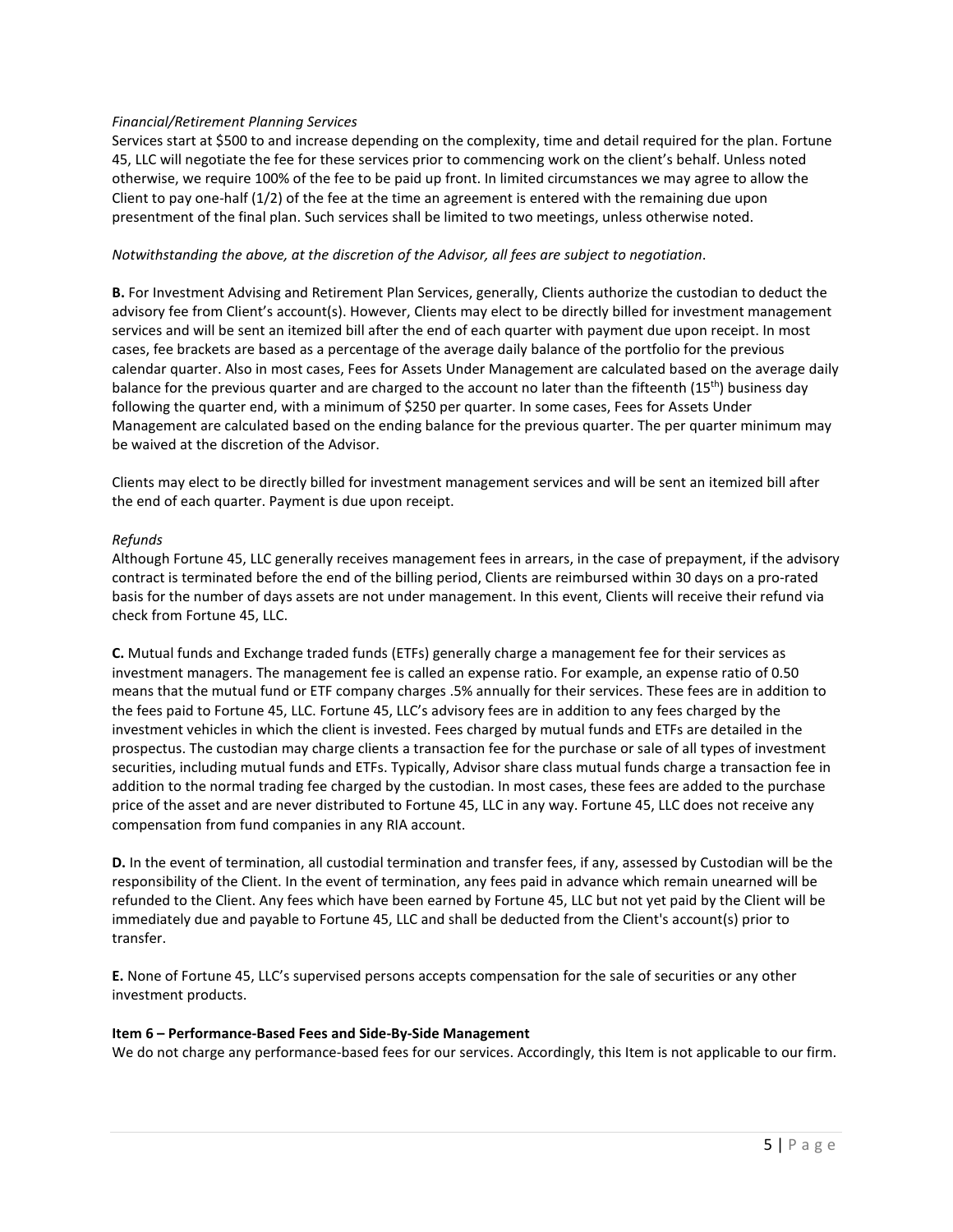#### **Item 7 – Types of Clients**

We provide services to individuals, families, small businesses, trusts, estates, charitable organizations, corporations and other business entities. Fortune 45, LLC generally imposes a minimum of \$100,000 to open and maintain an advisory account. Fortune 45, LLC may waive or lower this minimum in its sole discretion. Fortune 45, LLC may, in its discretion, combine household client accounts to meet the stated minimum.

#### **Item 8 – Methods of Analysis, Investment Strategies and Risk of Loss**

**A.** Our investment strategies and advice may vary depending upon each Client's specific financial situation. We determine investments and allocations based upon each Client's predefined objectives, risk tolerance, time horizon, financial horizon, financial information, other assets, liquidity needs, goals, cost of living and other factors. Client restrictions and guidelines may affect the composition of the portfolio. Our strategies are always based on what is best for our Clients.

#### **B, C. Types of Investments**

We primarily recommend and utilize mutual funds and exchange-traded funds (ETFs) in Client portfolios. However, we may also utilize and recommend other securities, including but not limited to individual equity and debt securities, interests in real estate investment trusts (REITS) and corporate bonds, based upon Client needs and objectives. Each type of security has its own unique set of risks associated with it, and it would not be possible to disclose all of the specific risks of every type of investment in this Brochure. We strive to keep Clients educated and informed of material risks associated with particular investments. If you have any questions regarding the risks associated with a particular investment, please feel free to contact us.

**Mutual Funds** are professionally managed collective investment companies that pool money from many investors and invest in stocks, bonds, short-term money market instruments, other mutual or exchange traded funds, other securities or any combination thereof. The fund will have a manager that trades the fund's investments in accordance with the fund's investment objective. While mutual funds generally provide diversification, risks can be significantly increased if the fund is concentrated in a particular sector of the market, primarily invests in small cap or speculative companies, uses leverage (i.e., borrows money) to a significant degree, or concentrates in a particular type of security (i.e., equities) rather than balancing the fund with different types of securities. Other fund risks include foreign securities and currency risk, emerging markets risk, small-cap, mid-cap and large-cap risk, trading risk, political risk and turnover risk that can increase fund expenses and may decrease fund performance. Brokerage and transactions costs incurred by the fund will reduce returns.

**ETFs** are an investment fund traded on stock exchanges, much like stocks or equities. An ETF holds assets such as stocks, commodities, or bonds and trades at approximately the same price as the net asset value of its underlying assets over the course of the trading day. Most ETFs track an index, such as the S&P 500. However, some ETFs are fully transparent actively managed funds. Market risk is, perhaps, the most significant risk associated with ETFs. This risk is defined by the day to day fluctuations associated with any exchange traded security, where fluctuations occur in part based on the perception of investors. Other ETF risks include foreign securities and currency risk, emerging markets risk, small-cap, mid-cap and large-cap risk, trading risk, political risk and turnover risk that can increase fund expenses and may decrease fund performance. Brokerage and transactions costs incurred by the fund will reduce returns.

**Individual equity securities** (also known simply as "equities" or "stocks") are assessed for risk in numerous ways. Price fluctuations and market risk are the most significant risk concerns. As such, the value of your investment can increase or decrease over time. Furthermore, you should understand that stock prices can be affected by many factors including, but not limited to, the overall health of the economy, the health of the market sector or industry of the issuing company, and national and political events. When investing in stock, it is important to focus on the average returns achieved over a given period of time, across a well-diversified portfolio.

**Individual debt securities** (or "bonds") are typically safer investments than equity securities, but their risk can also vary widely based on: the financial health of the issuer; the risk that the issuer might default; when the bond is set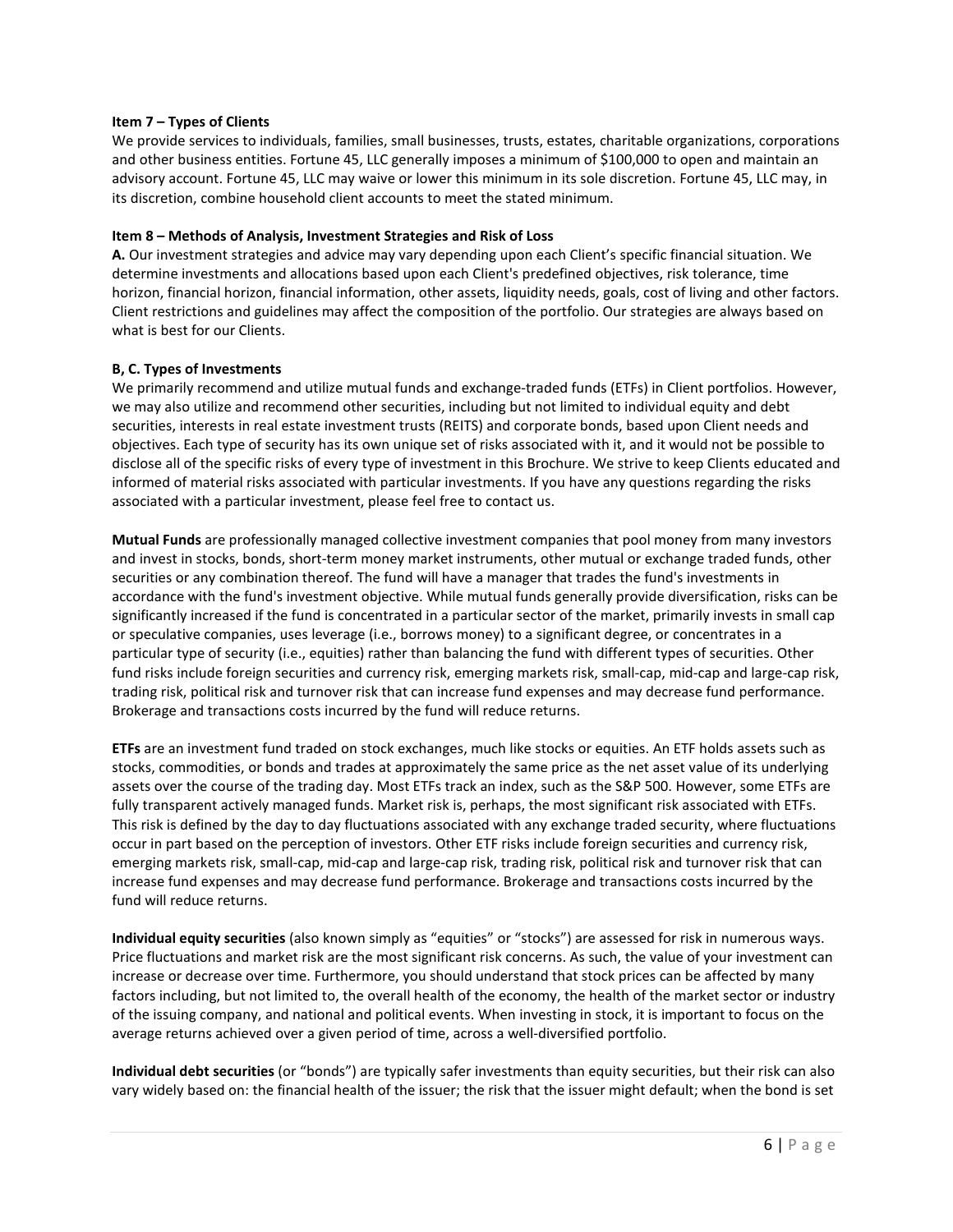to mature; interest rates; and, whether or not the bond can be "called" prior to maturity. When a bond is called, it may not be possible to replace it with a bond of equal character paying the same rate of return.

**Real Estate Investment Trusts** The value of an investment in REITs may change in response to changes in the real estate market. Investments in REITs may subject it to some or all of the following risks: Declines in the value of real estate; Changes in interest rates; Lack of available mortgage funds or other limits on obtaining capital and financing; Overbuilding; Extended vacancies of properties; Increases in property taxes and operating expenses; Changes in zoning laws and regulations; Casualty or condemnation losses; and Tax consequences of the failure of a REIT to comply with tax law requirements. REITs may also have additional fees such as ongoing operating fees and expenses (which may include management, operating and administrative expenses).

#### *Methods of Analysis*

We research and analyze securities using primarily technical, charting, and fundamental analysis.

**Technical analysis** involves the analysis of past market data; primarily price and volume. This strategy attempts to predict a future stock price or direction based on market trends. The assumption is that the market follows perceptible patterns, which if identified a prediction can be made. The risk is that markets do not always follow patterns. Relying solely on this method is not advisable and may not work long term.

**Charting analysis** involves the use of patterns in performance charts. We use this technique to search for patterns used to help predict favorable conditions for buying and/or selling a security. This type of analysis involves using and comparing various charts to predict long and short term performance or market trends. The risk involved in solely using this method is that only past performance data is considered without using other methods to crosscheck data. Using charting analysis without other methods of analysis would be making the assumption that past performance will be indicative of future performance, which may not be the case.

**Fundamental analysis** involves the analysis of financial statements, the general financial health of companies, and/or the analysis of management or competitive advantages. This type of analysis concentrates on factors that determine a company's value and expected future earnings. This strategy would normally encourage equity purchases in stocks that are undervalued or priced below their perceived value. The risk assumed is that the market will fail to reach expectations of perceived value.

#### *Investment Strategies*

The primary investment strategies used to implement investment advice given to Clients include long-term and short-term purchases.

**Long Term Purchases** are securities purchased with the expectation that the value of those securities will grow over a relatively long period of time, generally greater than one year. A risk in a long-term purchase strategy is that, by holding the security for this length of time, you may miss out on short-term gains that could be more profitable. Further, it is possible that for various reasons a security may decline in value before a decision to sell is made.

**Short Term Purchases** are securities purchased with the expectation that they will be sold within a relatively short period of time, generally less than one year, to take advantage of the securities' short term price fluctuations. A risk in a short-term purchase strategy is that, should an anticipated price swing not materialize, you may be left with having a long-term investment in a security that was designed to be a short-term purchase, or potentially taking a loss. In addition, this strategy involves more frequent trading than does a longer-term strategy, and may result in increased brokerage and other transaction-related costs. This strategy also involves less favorable tax treatment of short-term capital gains. When in the best interest for a Client's account, we may also use trading strategies (in general, selling securities within 30 days of purchasing the same securities) as an investment strategy when managing your account(s). Trading is not a fundamental part of our overall investment strategy, but we may use this strategy occasionally when we determine that it is your best interest given your stated investment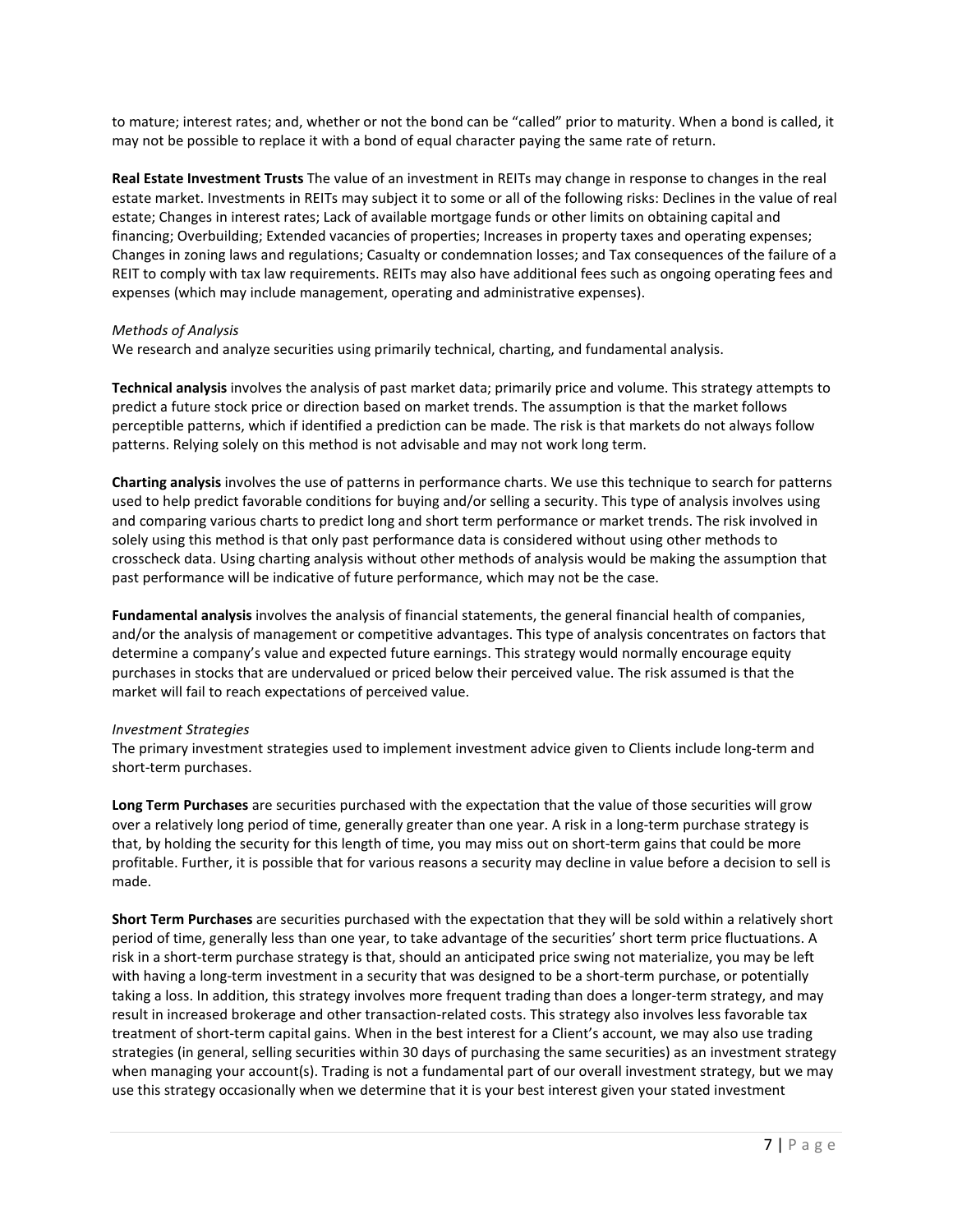objectives and tolerance for risk. Like Short Term Purchases, a risk in a trading strategy is the potential for loss. In addition, this strategy may also result in less favorable tax treatment of short-term capital gains.

## *Sources of Information*

The main sources of information we rely upon when researching and analyzing securities include resources, analysis reports, financial statements, charts and published materials from financial and company websites; research materials prepared by others; corporate rating services; annual reports, prospectuses, filings with the Securities and Exchange Commission; and company press releases. We will use our best judgment and good faith efforts in rendering services to Client. We cannot warrant or guarantee any particular level of account performance, or that accounts will be profitable over time. Not every investment decision or recommendation made by us will be profitable. Our Clients assume all market risk involved in the investment of account assets under the Investment Advisory Agreement and understand that investment decisions made for this account are subject to various market, currency, economic, political, business and other risks. Except as may otherwise be provided by The Advisers Act of 1940 or other applicable state or federal law, Fortune 45, LLC is not liable to Clients for:

- Any loss that Client may suffer by reason of any investment decision made or other action taken or omitted in good faith by us with that degree of care, skill, prudence and diligence under the circumstances that a prudent person acting in a fiduciary capacity would use;
- Any loss arising from our adherence to Client's instructions; or
- Any act or failure to act by a custodian or other third party to a Client's account(s). It is the responsibility of the Client to give us complete information and to notify us of any changes in financial circumstances or goals.

#### **Item 9 – Disciplinary Information**

We are required to disclose all material facts regarding any legal or disciplinary event that would be material to your evaluation of our firm, or the integrity of our management. No principal or person associated with Fortune 45, LLC has any information to disclose which is applicable to this Item.

# **Item 10 – Other Financial Industry Activities and Affiliations**

Fortune 45, LLC may have arrangements with unaffiliated third party providers to provide certain services in regards to Client accounts. These services may include, but are not limited to the following:

- Back office administration,
- Research,
- Due diligence,
- Performance Reporting,
- Account Billing,
- Electronic Signatures,
- Email, Fax and Communication Services,
- Account Aggregation,
- Reporting, and
- Portfolio analysis.

Generally, Third Party Providers, with the exception of Third Party Administrators for retirement plans, will have little or no direct contact with our Clients. Third Party Providers will not enter into any advisory contracts directly with our Clients. Third Party Providers generally provide services directly to us and we are responsible for communications with our Clients. Upon entering into an Investment Advisory/Management Agreement with Fortune 45, LLC, Clients authorize us to use Third Party Providers to service their account, including billing and the deduction of fees. Clients agree to allow us to share non-public, personal information with our Third Party Provider teams for the purpose of administering and managing their account. Other than the services described above, we do not receive any other direct or indirect compensation or benefits from our Third Party Providers. We have determined the use of these providers causes no conflict of interest with our Clients. The use of Third Party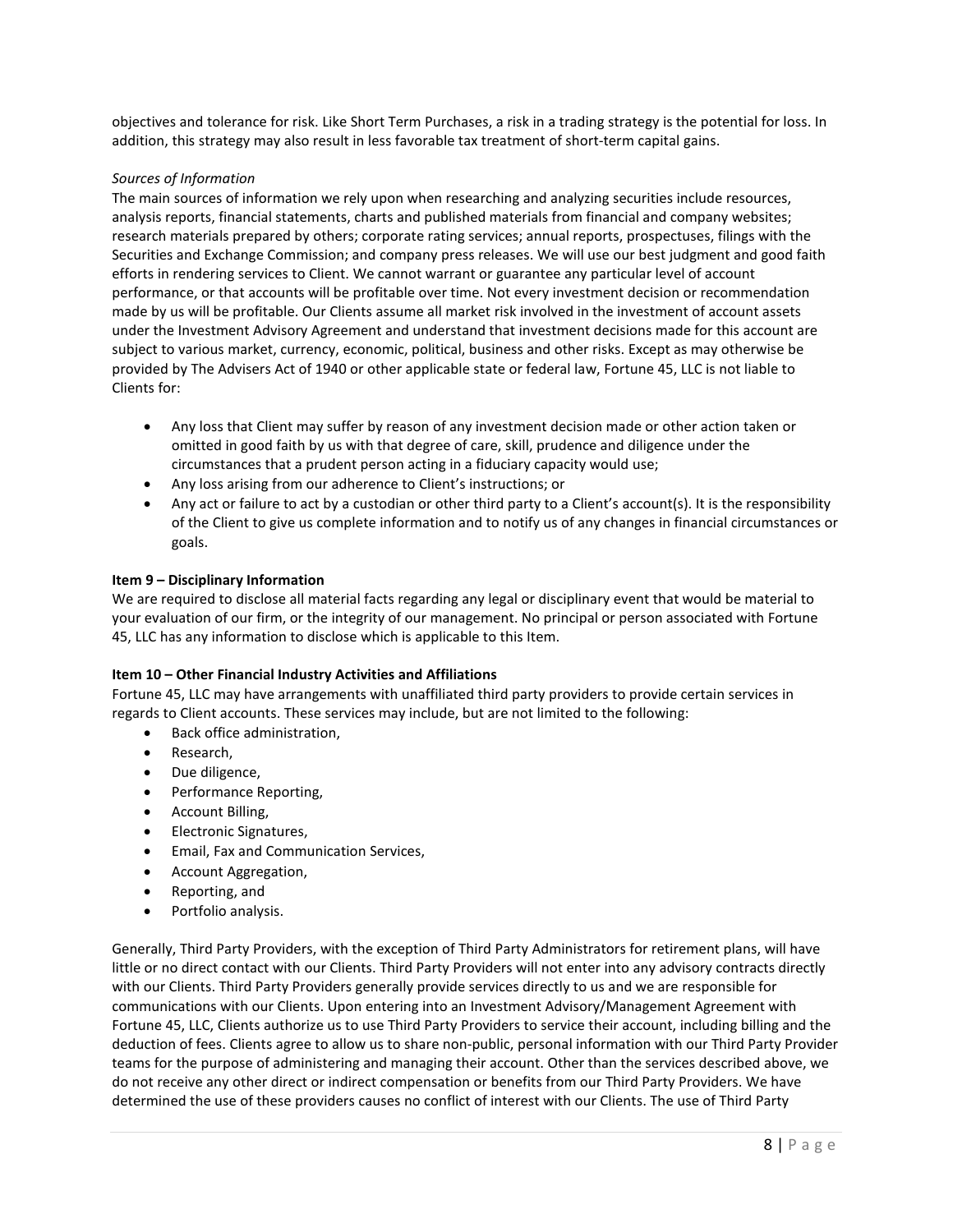Providers does not cause Clients to incur any additional fees as we pay these providers for services out of the total advisory fee charged to Client. Our fee schedule is disclosed under Item 5 above.

No management person of Fortune 45, LLC are registered, or have an application pending to register as a brokerdealer or a registered representative of a broker-dealer.

No management person of Fortune 45, LLC are registered, or have an application pending to register as a futures commission merchant, commodity pool operator, a commodity trading advisor, or an associated person of the foregoing entities.

Fortune 45, LLC and its management have no material relationships or arrangements with the following persons listed below that would create a material conflict of interest with its clients:

- broker-dealer, municipal securities dealer, or government securities dealer or broker;

- investment company or other pooled investment vehicle (including a mutual fund, closed-end investment company, unit investment trust, private investment company or "hedge fund," and offshore fund); - other investment adviser or financial planner;

- futures commission merchant, commodity pool operator, or commodity trading advisor;
- banking or thrift institution;
- accountant or accounting firm;
- lawyer or law firm;
- insurance company or agency;
- pension consultant;
- real estate broker or dealer;
- sponsor or syndicator of limited partnerships.

#### **Item 11 – Code of Ethics, Participation or Interest in Client Transactions & Personal Trading**

**A.** Fortune 45, LLC has a Code of Ethics which all employees are required to follow. The Code of Ethics outlines our high standard of business conduct, and fiduciary duty to Clients. The Code of Ethics includes provisions relating to the confidentiality of Client information, a prohibition on insider trading, a prohibition of rumor mongering, and personal securities trading procedures, among other things. A copy of the Code of Ethics is available to any Client or prospective Client upon request by contacting Jesse B. Rodrigue at (225) 614-9599 or Jesse@Fortune45.com.

**B-D.** We do not directly own or manage any private companies or private investments that we advise our Clients to buy. Fortune 45, LLC or individuals associated with our firm may buy and sell some of the same securities for their own account that we buy and sell for our Clients. On any day, when individuals associated with Fortune 45, LLC do own the same securities as our Clients, we will purchase or sell securities for Clients before purchasing the same for our account or allowing representatives to purchase or sell the same for their own account, so long as it is in the best interest of our Clients. All employees are required to follow the Code of Ethics when making trades for their own accounts in securities which are recommended to and/or purchased for Clients. The Code of Ethics is designed to assure that the personal securities transactions will not interfere with decisions made in the best interest of advisory Clients while at the same time, allowing employees to invest their own accounts. The Chief Compliance Officer of Fortune 45, LLC is Jesse B. Rodrigue. Mr. Rodrigue reviews the trades of all associates on a regular basis, to ensure compliance with The Code of Ethics. These personal trading reviews ensure that the personal trading of associates does not affect the markets, and that our clients always receive preferential treatment. Fortune 45, LLC will disclose to advisory Clients any material conflict of interest relating to us, our representatives, or any of our employees which could reasonably be expected to impair the rendering of unbiased and objective advice.

#### **Item 12 – Brokerage Practices**

**A.** Our Clients' assets are held by independent third-party custodians. Except to the extent that the Client directs otherwise, we may use our discretion in recommending the broker-dealer. Clients are not obligated to effect transactions through any broker-dealer recommended by Fortune 45, LLC. In recommending broker-dealers, we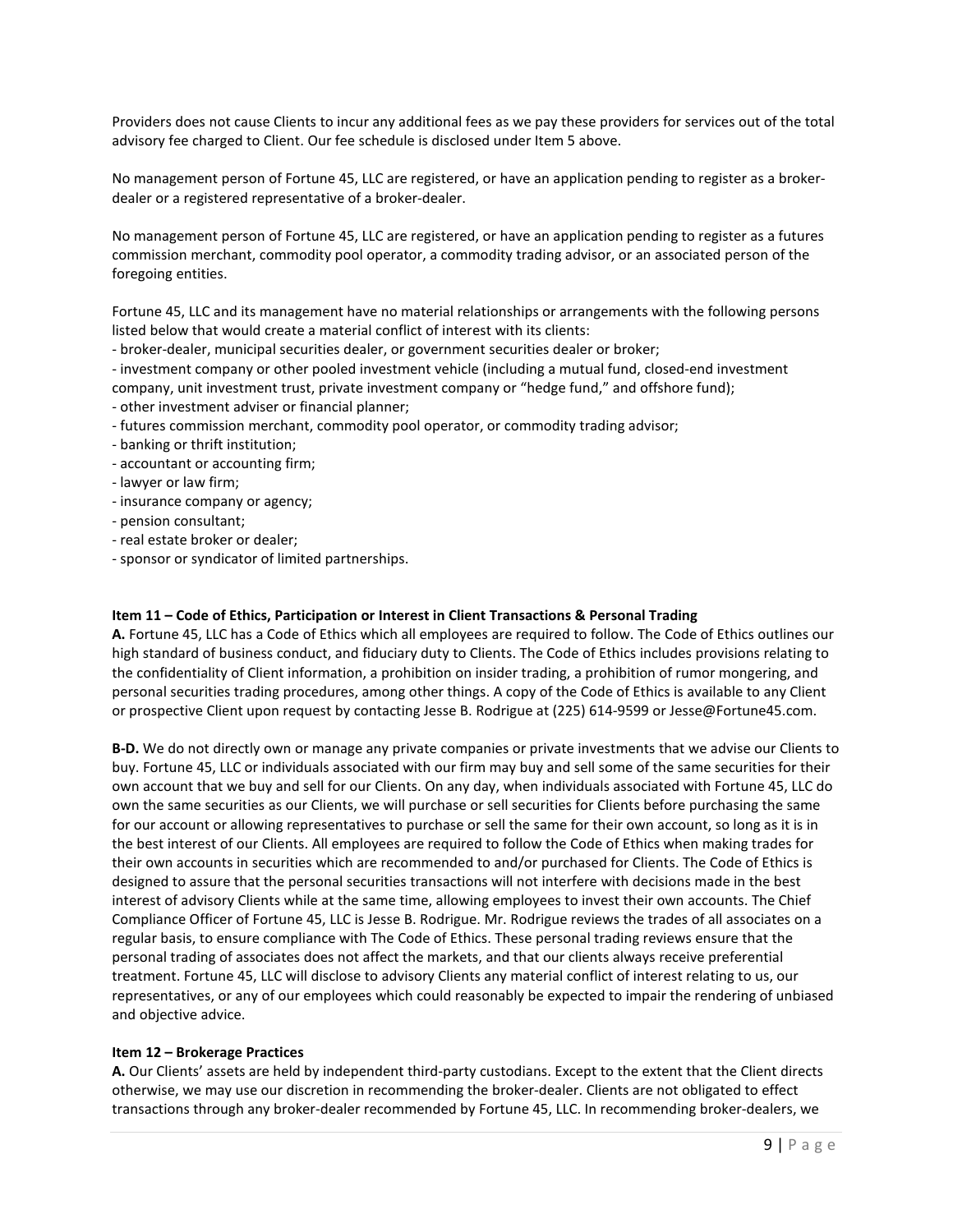will comply with our fiduciary duty to seek best execution and with the Securities Exchange Act of 1934. We will take into account relevant factors as:

- Price;
- The custodian's facilities, reliability and financial responsibility;
- The ability of the custodian to effect transactions, particularly with regard to such aspects as timing, order size and execution of order;
- The research and related brokerage services provided by such custodian to Fortune 45, LLC, notwithstanding that the account may not be the direct or exclusive beneficiary of such services; and
- Any other factors that we consider to be relevant.

Generally speaking, we will recommend that Clients establish brokerage/investment/retirement accounts with TD Ameritrade Institutional ("TD Ameritrade"), Vanguard or Charles Schwab, collectively referred to as "Each," so long as TD Ameritrade, Vanguard and Charles Schwab continue to meet the above criteria. We work primarily with TD Ameritrade, Vanguard and Charles Schwab for administrative convenience and also because each offers a good value to our Clients for the transaction costs, other costs and services provided. Each custodian is a registered broker-dealer and SIPC member. Each provides Advisor with access to its institutional trading and operations services, which are typically not available to retail investors. Each provides services that include research, brokerage, custody, access to mutual funds and other investments that are otherwise available only to institutional investors or would require a significantly higher minimum initial investment. Each also makes available to Advisor other products and services that benefit Advisor but may not directly benefit its Clients' accounts. Some of these other products and services assist Advisor in managing and administering Clients' accounts. These include software and other technology that provide access to Client account data (such as trade confirmation and account statements), facilitate trade execution (and allocation of aggregated trade orders for multiple Client accounts), provide research, pricing information and other market data, facilitate payment of Advisor's fees from its Clients' accounts and assist with back-office support, recordkeeping and Client reporting. Many of these services generally may be used to service all or a substantial number of Advisor's accounts. Each may also provide Advisor with other services intended to help Advisor manage and further develop their respective business enterprises. These services may include consulting, publications and presentations on practice management, information technology, business succession, regulatory compliance, and marketing. In addition, each may make available, arrange and/or pay for these types of services to Advisor by independent third-parties. Each may discount or waive fees that it would otherwise charge for some of these services, or pay all or a part of the fees charged by a third-party for providing these services to Advisor. The availability of the foregoing products and services is not contingent on Advisor committing to each any specific amount of business (assets in custody or trading). Subject to Section 28(e) of the Securities Exchange Act of 1934, as amended ("Exchange Act"), we may recommend broker-dealers who charge transaction fees that are in excess of the amount of transaction fees charged by other broker-dealers in recognition of their research, seminar and execution services. These benefits are generally considered to be "soft dollar" arrangements. But for soft dollar arrangements, we would have to obtain these types of services and products for cash. As a result of receiving such products and services for no cost, we have an incentive to recommend broker-dealers to Clients that offer soft dollar arrangements. Because these interests are in conflict with the Clients' interest of obtaining the lowest commission rate available, we are required to periodically evaluate, and has determined in good faith, based on the "best execution" policy stated above that transaction fees are reasonable in relation to the value of the services provided. Fortune 45, LLC emphasizes to Clients their unrestricted right to select and choose any broker or dealer they wish.

**B.** We may aggregate trades for Clients. The allocations of a particular security will be determined by us before the trade is placed with the broker. When practical, Client trades in the same security will be bunched in a single order (a "block") in an effort to obtain best execution at the best security price available. When employing a block trade:

- We will make reasonable efforts to attempt to fill Client orders by day-end if doing so is in the best interests of our Clients.
- If the block order is not filled by day-end, we will allocate shares executed to underlying accounts on a pro rata basis, adjusted as necessary to keep Client transaction costs to a minimum.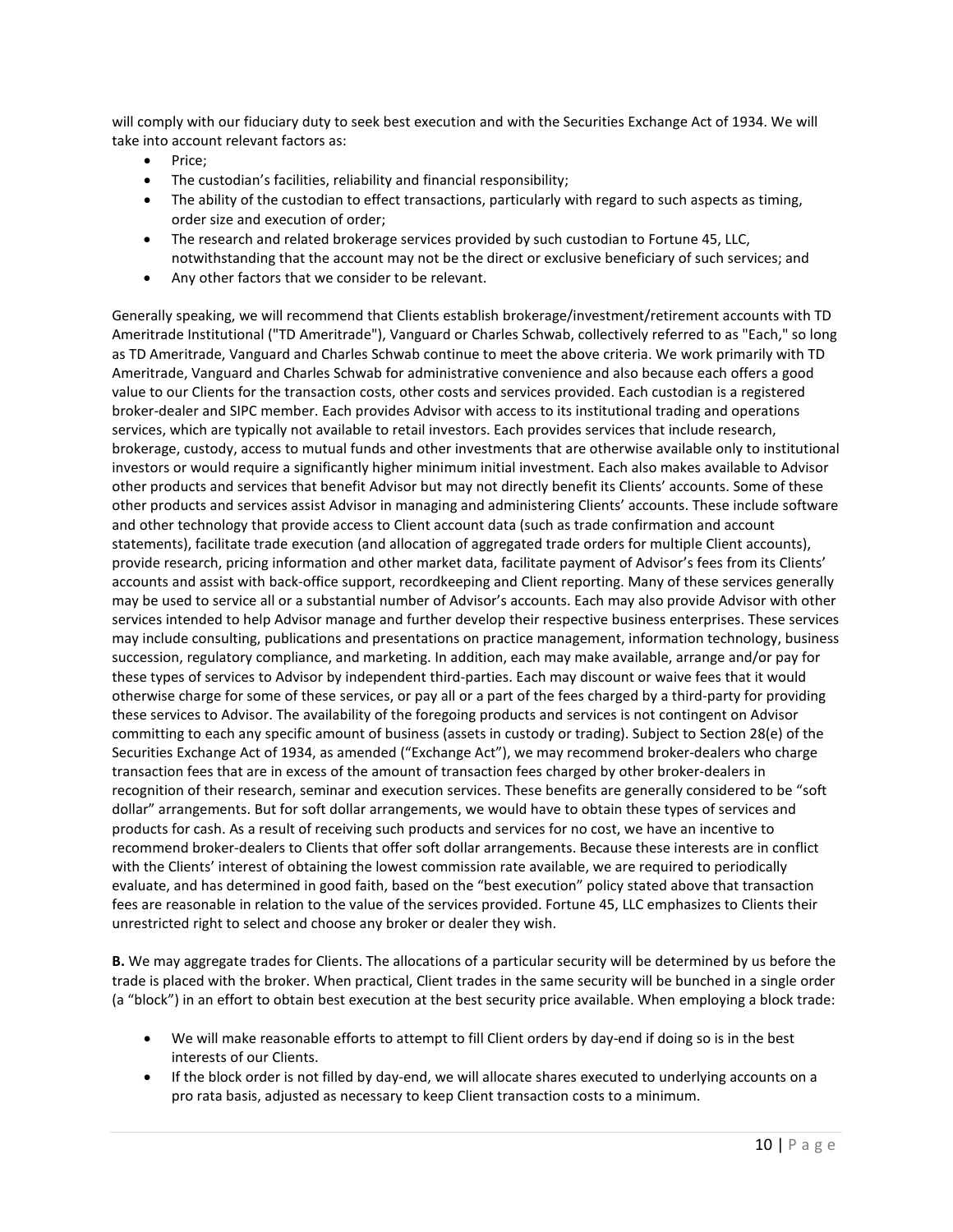- If a block order is filled (full or partial fill) at several prices through multiple trades, an average price and commission will be used for all trades executed;
- All participants receiving securities from the block trade will receive the average price.
- Only trades executed within the block on the single day will be combined for purposes of calculating the average price.

It is expected that this trade aggregation and allocation policy will be applied consistently. However, if application of this policy results in unfair or inequitable treatment to some or all of our Clients, we may deviate from this policy.

# **Item 13 – Review of Accounts**

**A.** Investment and/or financial planning reviews are conducted on a frequency determined with the client during the initial interview. In no case are directly managed investment accounts reviewed less frequently than quarterly. **B.** More frequent reviews may be triggered by any of the following factors: planned dates for needing funds, yearend planning to balance gains against losses, serious illness of a client, retirement plan distribution needs, plan contributions received, portfolio objective changes, significant market/economic changes, underperformance, etc. **C.** Investment advisory Clients receive standard paper or electronic (depending upon client delivery preference and selection) account statements from the custodian of their accounts on a monthly basis; except for qualified retirement plans such as 401(k)'s, as these will be available to clients on a quarterly basis. We may, at our sole discretion, also provide Clients with periodic reports summarizing the account activity and portfolio allocations. Financial planning reports or updates such as financial statements, analysis of education, and financial needs are furnished only upon request, and may include a fee for such services. More frequent reports are furnished as needed and/or required. Client who utilize online account access may view further details on the accounts at any time by logging in.

# **Item 14 – Client Referrals and Other Compensation**

The vast majority of our new Clients come from introductions made by existing Clients. However, we may pay a fee to individuals or entities which refer Clients to our firm. These persons are commonly called "Solicitors." Any arrangements we may have with a Solicitor will be in compliance with SEC Rule 206(4)-3 under the Investment Advisers Act of 1940 (the "Act"). Any Solicitor referral arrangement between us and a third-party will be in writing. The writing will set forth the following:

(a) the scope of the Solicitor's activities;

(b) a covenant that the Solicitor will perform its activities consistent with our instructions and in compliance with the Act and associated rules; and

(c) a covenant that the Solicitor will provide the Client with:

- a copy of our Form ADV Part 2 and
- a separate written solicitor disclosure. The separate written Solicitor disclosure must include the following information:
- The name of the Solicitor;
- The nature of the relationship between the Solicitor and us;
- A statement that the Solicitor will be compensated by us for the referral;
- The terms of the compensation arrangement including a description of the fees paid or to be paid to the Solicitor; and

• The amount the Client will be charged in addition to the Wealth Management Retainer fee (if any). We may pay a portion of ongoing Wealth Management fees charged to a Client so as long as the payments are consistent with the written Solicitor disclosures provided to the Client (and in accordance with the requirements of SEC Rule 206(4)-3). We will not engage any Solicitors who are disqualified from acting as a Solicitor under Section 203 of the Act. For example, we will not pay a Solicitor a referral fee to any person who has been barred or prohibited from acting as an investment adviser or broker-dealer, or convicted within the past ten years of certain felonies or misdemeanors. At the time of this update, Fortune 45, LLC does not receive or pay any compensation in regards to soliciting or referral agreements.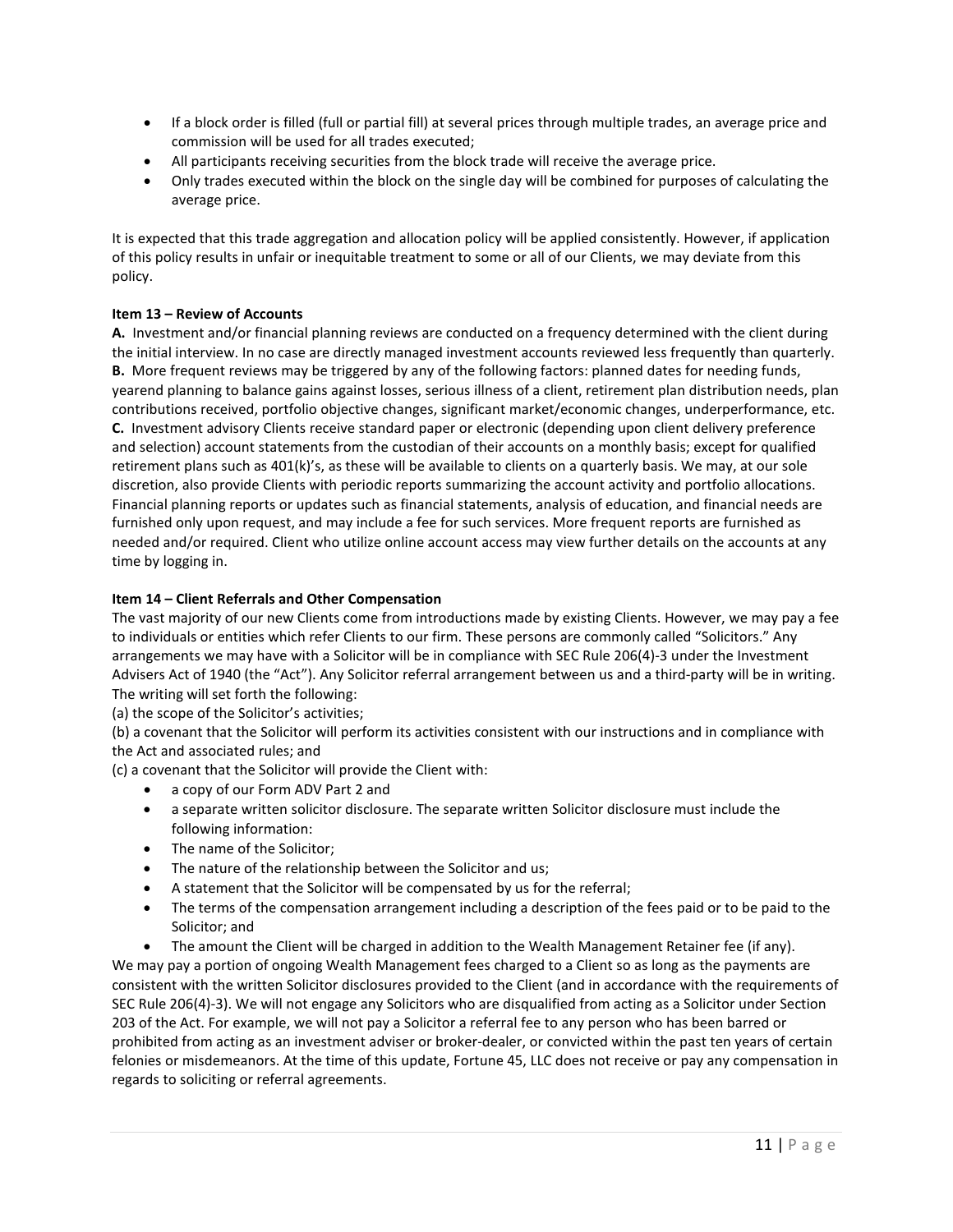#### **Item 15 – Custody**

Fortune 45, LLC does not have custody of the assets in the account. We shall have no liability to Clients for any loss or other harm to any property in the account, including any harm to any property in the account resulting from the insolvency of the custodian or any acts of the agents or employees of the custodian and whether or not the full amount or such loss is covered by the Securities Investor Protection Corporation ("SIPC") or any other insurance which may be carried by the custodian. The Client understands that SIPC provides only limited protection for the loss of property held by a custodian. Clients receive standard account statements from the custodian of their accounts via electronic access or standard mail on a monthly basis. We may also provide Clients, upon request, with periodic written reports summarizing the account activity and performance. We urge all Clients to carefully review statements from the custodian on a monthly basis. If provided to clients, our reports may vary from custodial statements based on accounting procedures, reporting dates, or valuation methodologies of certain securities. If a report is received by the Client from both Fortune 45, LLC and the broker or custodian, we urge the Client to compare the account statements from both sources.

# **Third Party Money Movement:**

On February 21, 2017, the SEC issued a no-action letter ("Letter") with respect to Rule 206(4)-2 ("Custody Rule") under the Investment Advisers Act of 1940 ("Advisers Act"). The letter provided guidance on the Custody Rule as well as clarified that an adviser who has the power to disburse client funds to a third party under a standing letter of authorization ("SLOA") is deemed to have custody. As such, our firm has adopted the following safeguards in conjunction with our custodian:

- The client provides an instruction to the qualified custodian, in writing, that includes the client's signature, the third party's name, and either the third party's address or the third party's account number at a custodian to which the transfer should be directed.
- The client authorizes the investment adviser, in writing, either on the qualified custodian's form or separately, to direct transfers to the third party either on a specified schedule or from time to time.
- The client's qualified custodian performs appropriate verification of the instruction, such as a signature review or other method to verify the client's authorization, and provides a transfer of funds notice to the client promptly after each transfer.
- The client has the ability to terminate or change the instruction to the client's qualified custodian.
- The investment adviser has no authority or ability to designate or change the identity of the third party, the address, or any other information about the third party contained in the client's instruction.
- The investment adviser maintains records showing that the third party is not a related party of the investment adviser or located at the same address as the investment adviser.
- The client's qualified custodian sends the client, in writing, an initial notice confirming the instruction and an annual notice reconfirming the instruction.

# **Item 16 – Investment Discretion**

Generally, Clients grant Fortune 45, LLC ongoing and continuous discretionary authority to execute its investment recommendations in accordance with Fortune 45, LLC Statement of Investment Policy (or similar document used to establish each Client's objectives and goals), without the Client's prior approval of each specific transaction. Under this discretionary authority, Client or Clients allows or allow Fortune 45, LLC to purchase and sell securities and instruments in their account(s), arrange for delivery and payment in connection with the foregoing, select and retain sub-advisors, and act on behalf of the Client in matters necessary or incidental to the handling of the account, including monitoring certain assets. The only restrictions on our discretionary authority are those set by the Client on a case by case basis.

If Fortune 45, LLC accepts discretionary authority to manage securities on behalf of Clients, Clients may, from time to time, elect to impose certain limitations with regard to Fortune 45, LLC's discretionary authority. Some limitations may include: